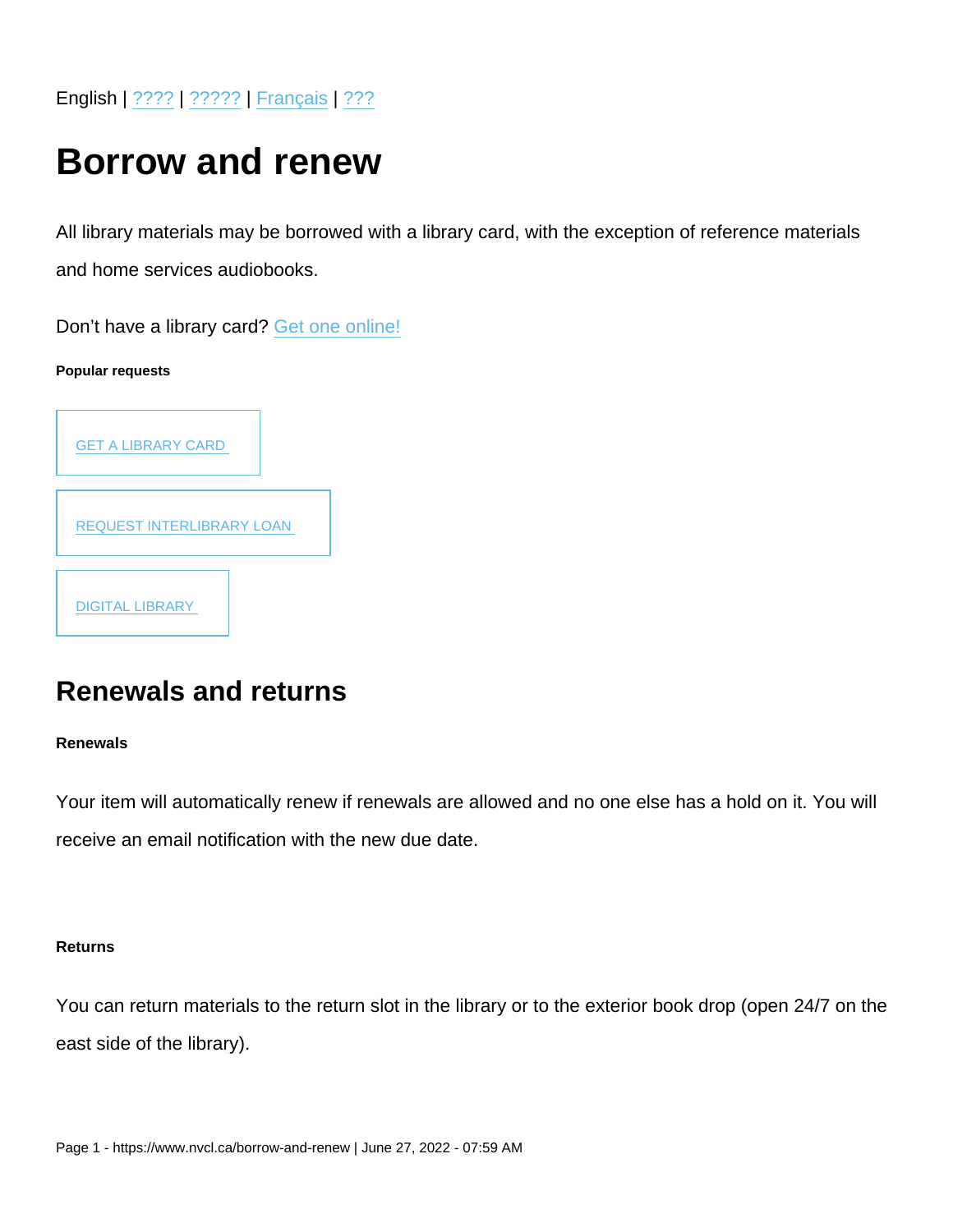NVCL does not charge fines on overdue materials. We charge the replacement cost (plus a processing fee) for lost, damaged and long-overdue (6 weeks) items assumed to be lost.

#### **Holds**

There is no fee to place holds on titles in our catalogue. When your hold is ready you will receive an email, and you have 7 days to come in and pick up your hold, which must be done during open hours. There is a \$1 fee for holds that are not picked up and checked out.

## Loan periods

Different types of library materials have different loan periods. Most regular materials are 4 weeks, and high-demand items such as new books, DVDs and video games are 2 weeks. See the table below for details, including renewals and maximum borrowing limits. Check your [account online](https://nvc.ent.sirsidynix.net/client/en_US/nvcl/entlogin) to view the due dates of your materials

### Borrowing limits

| Item                                               | Loan<br>period | # of<br>renewals | Max<br># out |
|----------------------------------------------------|----------------|------------------|--------------|
| Regular books,<br>paperbacks, large print<br>books | 4 weeks        | 2                | no<br>limit  |
| New & display books<br>(2nd floor)                 | 2 weeks        |                  | no<br>limit  |
| Ebooks & audiobooks<br>with Overdrive/Libby        | 3 weeks        | see app          |              |